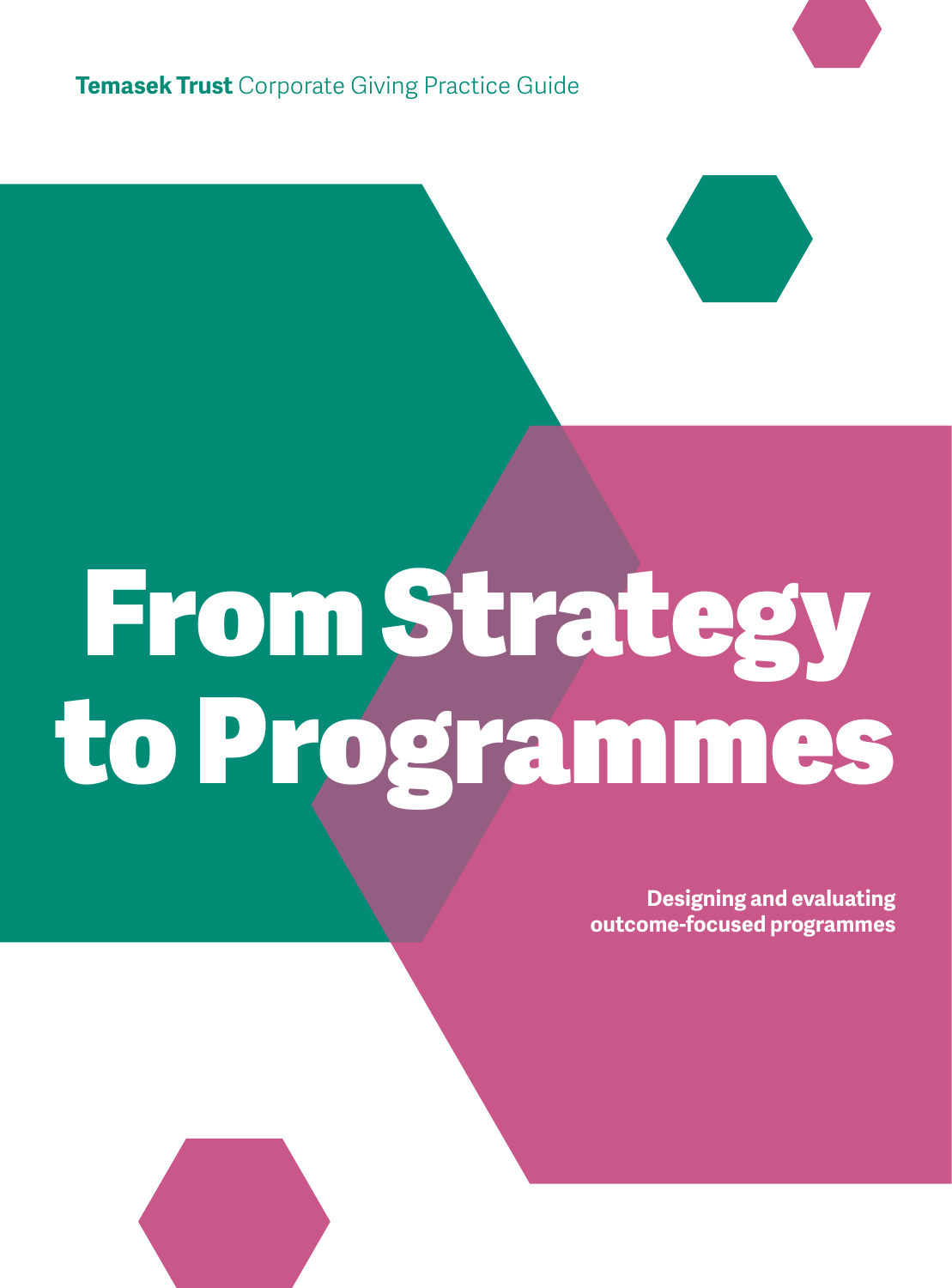#### Applying Strategy to Programme

To execute well means understanding the why and how of the giving programme **4 SP** Tem the of proper

 $\Omega$ 

#### Is the Programme Working?

How to tell if the programme is making the impact you planned **19** 3<br>**19 3**<br>**12** 5<br>**12** 5<br>**12** 6<br>**12** 

 $(12)$ 

The

 $\overline{\mathbf{S}}$ 

Evaluation Extent

How far and for

giving programme be evaluated?



#### *The Temasek Trust Corporate Giving Workshops bring grantmaking practitioners together to share good practices of grantmaking. Discussions at the workshops have been incorporated into this series of Practice Guides that can help continue the conversation and inform more grantmakers.*

**Designing** Outcomefocused Programmes Be sure your programmes are set up to tell you the results

What Is the Evaluation for? Audience is key. Who matters to you most?

**4 M**<br>**E**<br>Al W yd<br>(16

 $\bigcirc$ 

 $\overline{\mathbf{4}}$ 

**4 DOftP** Bopseth G

 $\binom{6}{}$ 

## From Strategy to Programmes

A giving strategy with clear outcomes is akin to a dartboard with a striking bull's-eye. It is also the exact point where your giving programmes, represented by arrows, should aim at. Thus, executing a giving programme well and aligning it to the giving strategy is like hitting the bull's-eye.

This guide offers tools on design ing programmes (or arrows!) that are on point. It also carries tips on evaluating if your programmes are really moving towards the target. Indeed, there is an extent as to how much programmes can be realistically tracked and measured, so find out where you should draw the boundaries. Let's get started!

5 The Edition Register Gr  $\left( \overline{n} \right)$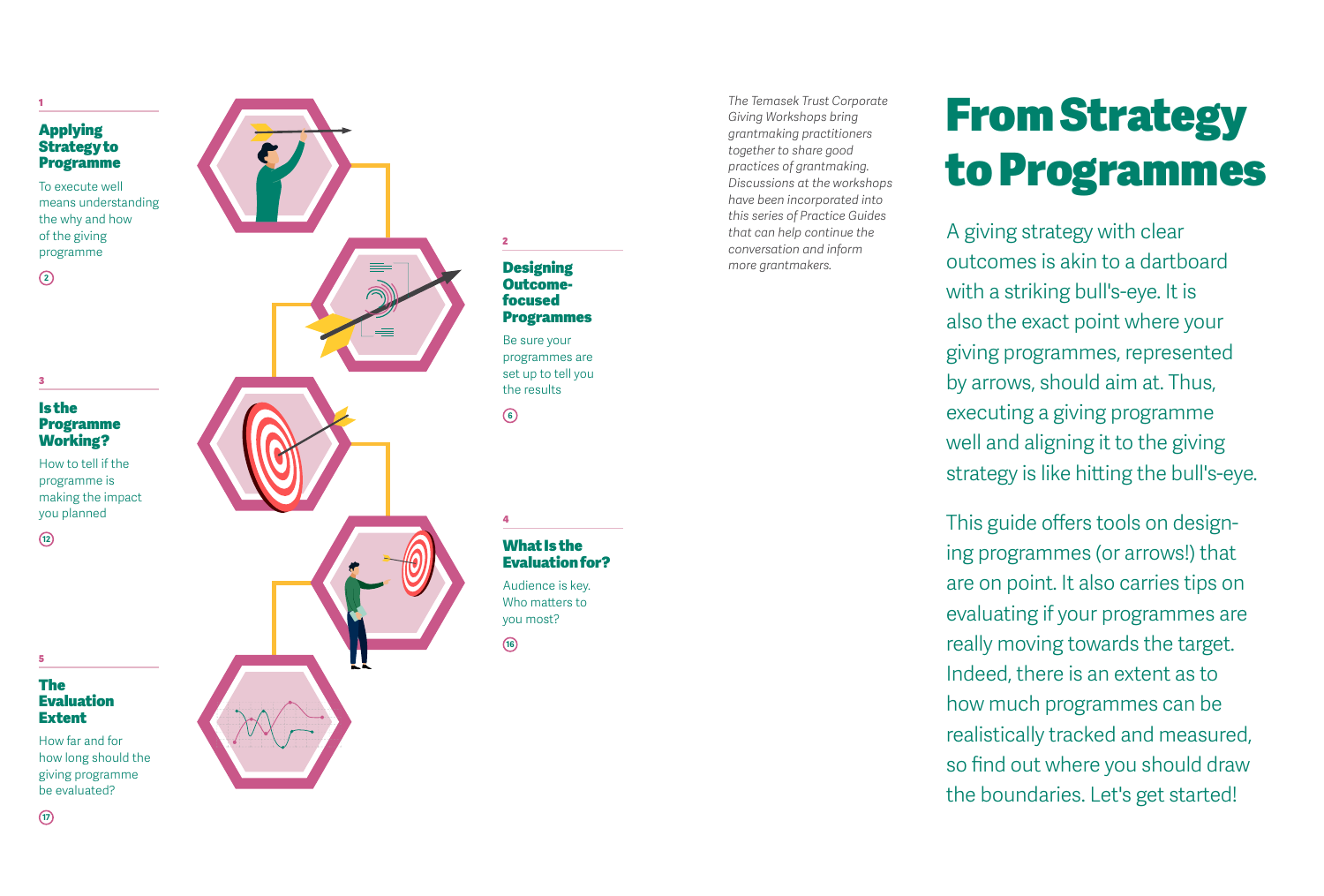## Applying Strategy to Programme

## To execute well means understanding the why and how of the giving programme

#### **Key ideas**

- a. Translating strategy into programmes.
- b. Keeping an eye on objectives, giving intent, activities, partners, process and resources.

### *"The essence of strategy is choosing what not to do." Michael Porter*



## Guiding questions Check this list when translating your giving strategy into programmes. Each question is further elaborated in this chapter. 1. **WHERE** are you going? **(objectives)** 2. **WHY** are you going there? **(intent)** 3. **WHAT** will you do to get there? **(activities)** 4. **WHO** will you work with? **(partners)** 5. HAVE you got adequate resources to get there? **(inputs)** 6. HOW will what you do actually get you there? **(how change occurs)**

#### 1. WHERE are you going?

| <b>Social outcomes</b>                                                                                                                                                                                           | <b>Corporate objectives</b>                                                                                                                                                                                                                            |
|------------------------------------------------------------------------------------------------------------------------------------------------------------------------------------------------------------------|--------------------------------------------------------------------------------------------------------------------------------------------------------------------------------------------------------------------------------------------------------|
| ▶ What benefits will it bring to society?<br>▶ Who will benefit from it?                                                                                                                                         | ▶ What's in it for your organisation?                                                                                                                                                                                                                  |
| • Meaningful change often requires a wide range<br>of activities and/or deep investments.<br>• Define your desired scale of change, but<br>recognise the relationship between intent and<br>scope of activities. | • For example, consider branding, public relations,<br>staff engagement or team bonding objectives.<br>• Don't be afraid to articulate corporate goals; it's<br>better to be clear about them because they will<br>affect the design of your strategy. |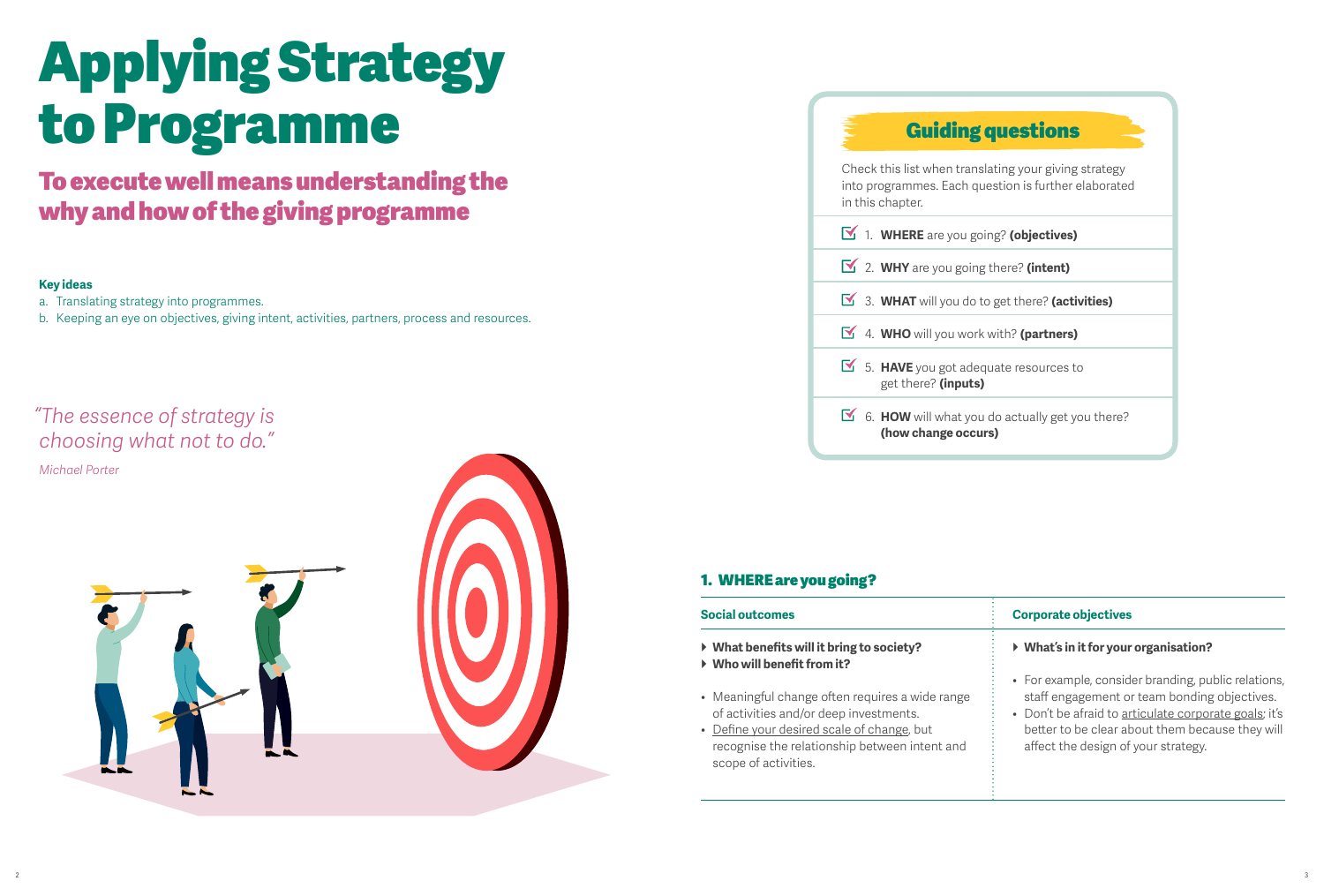#### 2. WHY are you going there?

Having stated your goals, it is now important to consider whether they are actually worthwhile to have in light of your context and circumstances.

| <b>Social outcomes</b>                                                                                                                                                                                                                                                                | <b>Corporate objectives</b>                                                                                                                                                                 |
|---------------------------------------------------------------------------------------------------------------------------------------------------------------------------------------------------------------------------------------------------------------------------------------|---------------------------------------------------------------------------------------------------------------------------------------------------------------------------------------------|
| $\triangleright$ Is this issue worth intervening in?<br>$\triangleright$ Is it the right problem for you to address?<br>▶ Do you have a good enough understanding<br>of the problem?                                                                                                  | $\triangleright$ Are there other and possibly better ways to<br>achieve your corporate objectives?<br>• For example, a retreat may be a more effective<br>means of team bonding compared to |
| • Some problems may indeed be important and<br>the needs significant, but existing services<br>and abundant resources may have been put<br>in place to address those needs, so the actual<br>gaps may be low.<br>• Knowing the needs is not sufficient; you have<br>to know the gaps. | volunteering.<br>• Be clear about the core vs. peripheral<br>objectives, so that you can design your giving<br>strategy to focus on what matters most.                                      |

#### 3. WHAT will you do to get there?

- } **Do you know which solutions work, and which has the potential to work?**
- } **What activities, programmes, interventions and approaches will you undertake?**
- } **What are your internal resources and capabilities?**
- It will be good to leverage your niche and unique expertise to make the change that only you can.

#### 4. WHO will you work with?

- } **Do you know who can provide what solutions?**
- } **What can diverse community assets bring to the table?**
- Diversity can be a strength and a source of innovation. Work with a range of community assets, because innovative ideas usually come from outside your usual suspects.

#### 5. HAVE you got adequate resources to get there?

- } **What are the inputs required to execute the activities that you want to conduct?**
- The inputs could be the manpower, funding, space or expertise required.
- If you need to equip yourself or your partners with capabilities that they do not have yet, create a runway for this first before expecting outcomes.

#### 6. HOW will what you do actually get you there?

- } **How will everything that you do add up to produce the intended change?**
- You can better understand this by crafting hypotheses and assumptions about how your programme is supposed to work.
- The Theory of Change in the next chapter is a tool to help you plot a set of hypotheses and assumptions. Be brutally honest, because if something doesn't even work in theory, it will surely fail in reality.

**"While we always want to reach for the sky and aspire to make a very big impact in the area of gifting, we need to look internally and ask if:** 1. **We have the resources**

2. **We have the expertise to deliver the impact"**

*Ms Sheryl Lee, Manager (Asset Development), Mandai Park Development Pte Ltd*

#### CASE STUDY

### Wildlife Reserves Singapore

#### HOW PROGRAMME ALIGNS WITH STRATEGY

#### **The Strategy**

Wildlife Reserves Singapore (WRS) is keenly aware of the region's extraordinary biodiversity, and how this biodiversity is being severely threatened by human activities. The scale and scope of current wildlife conservation efforts are not enough to save species on the brink of extinction.

Therefore, as a world-leading zoological institution within Southeast Asia, WRS focuses its efforts on protecting and saving the most threatened species in the region. Here is how one of its programmes stays on point to this strategy.

#### 1. **Having highly focused programmes with clear targets**

One of its programmes is protecting the highly threatened elephants and its habitat at the Way Kambas National Park in Sumatra, Indonesia. The programme stays highly focused on elephants and has two clear objectives:

- To effectively mitigate and reduce Human Elephant Conflict and its damaging impact on local communities surrounding the Park.
- To contribute to a sustainable coexistence between elephants and local communities.

#### 2. **Understanding the impact and results well**

To understand whether the desired impact has been achieved, WRS ensures that measures to monitor and evaluate the programme have been built into the programme. For example, in the elephant programme, annual reports from the team on the ground enable WRS to evaluate and compare results year to year. The latest results reflect the following impact:

- The number of wild elephants crossing the Way Kambas National Park's border has reduced by than 70%.
- Actual loss of crops has dropped by more than 90%.
- Illegal activities within the park has fallen by more than 80%.

The results are also communicated to internal and external stakeholders to build confidence in the programme and grow its impact. Further, being able to tell a story and show the impact of the conservation action on the ground is important in gaining longterm organisational commitment to conservation efforts.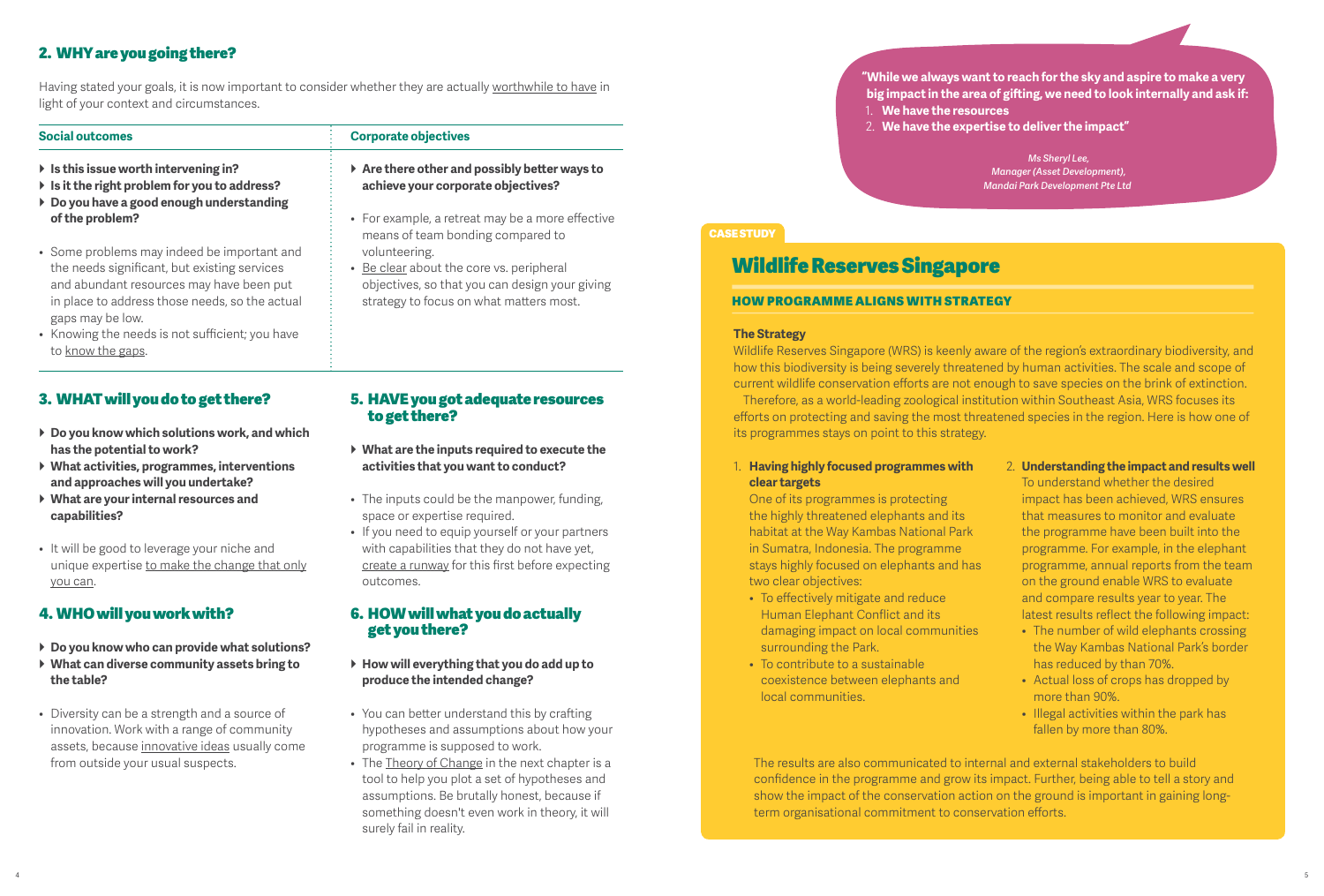## Designing Outcome-focused Programmes

## Be sure your programmes are set up to tell you the results

#### **Key ideas**

a. Begin with the end in mind b. The Theory of Change



*"However beautiful the strategy, you should occasionally look at the results." Sir Winston Churchill*



## Begin with the end in mind

How will everything you do add up to produce the change that you want?

#### Let's begin with the end in mind.

Clarity of the following is useful:

• What really matters **(impact)**.

6<br>6

- • What milestones will take you there (**outputs, outcomes** initial outcomes, intermediate outcomes and longer-term outcomes).
- What success looks like at each stage.
- • What information is meaningful **(indicators)**.

One of the most effective ways of expressing these ideas is to create your Theory of Change to depict the connections between the strategy, resources, programme and anticipated outcomes.

#### What the Theory of Change model does:

- It is a key tool in understanding the causal story to be told by your programme.
- It facilitates conversations on the strategy and how to make it happen.
- It helps you communicate the key information in one map to your stakeholders.
- It helps determine what is meaningful to evaluate.

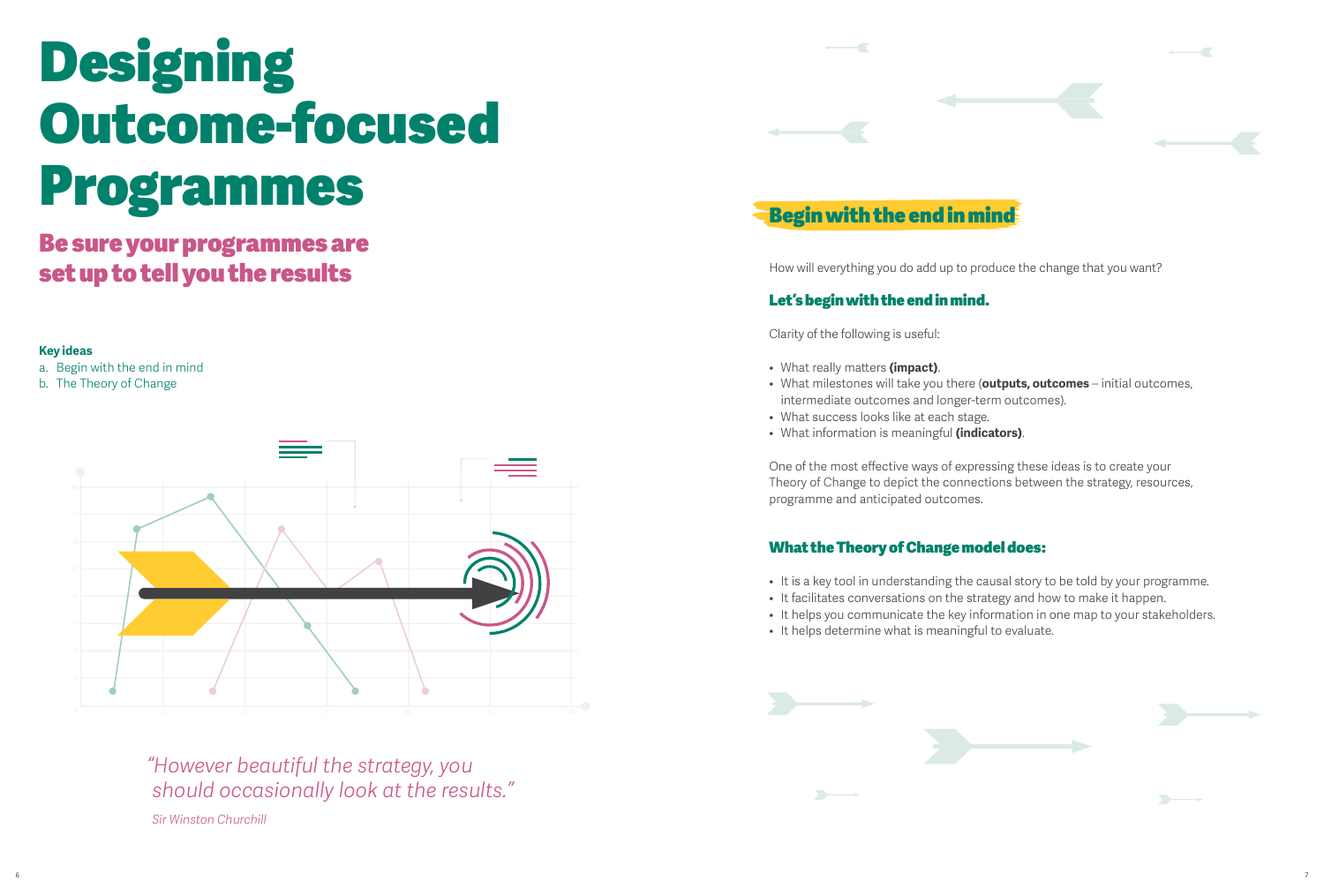| <b>Developing</b>                                                                                                                                  | <b>INPUTS</b>                                                                                                                                                                                                                                                                                                                                                                                          | <b>PROGRAMMES</b>                                                                               | <b>OUTPUTS</b>                                                                                                                                                                                                                                                                                                                                               | <b>OUTCOMES</b>                                                                                                                                                                                                                                                                                                                                                                                              | <b>IMPACT</b>                                                                                                                         |
|----------------------------------------------------------------------------------------------------------------------------------------------------|--------------------------------------------------------------------------------------------------------------------------------------------------------------------------------------------------------------------------------------------------------------------------------------------------------------------------------------------------------------------------------------------------------|-------------------------------------------------------------------------------------------------|--------------------------------------------------------------------------------------------------------------------------------------------------------------------------------------------------------------------------------------------------------------------------------------------------------------------------------------------------------------|--------------------------------------------------------------------------------------------------------------------------------------------------------------------------------------------------------------------------------------------------------------------------------------------------------------------------------------------------------------------------------------------------------------|---------------------------------------------------------------------------------------------------------------------------------------|
| a Theory of Change<br>Developing a Theory of Change is like<br>creating a roadmap to outline the steps<br>that you plan to take to achieve impact. | Resources needed to<br>operate the programme.                                                                                                                                                                                                                                                                                                                                                          | Interventions/activities<br>that use inputs to fulfill<br>the objectives.                       | Products of<br>programmes.                                                                                                                                                                                                                                                                                                                                   | Initial   Intermediate   Longer-term<br>Benefits for participants, organisations and<br>communities during or after their involvement in<br>the programme. Outcomes can be categorised as<br>initial, intermediate and longer-term.                                                                                                                                                                          | Broader changes<br>that occur within<br>the organisation and<br>community as a result of<br>programme outcomes.                       |
|                                                                                                                                                    | The theory of change can<br>be assessed with if-then<br>statements.                                                                                                                                                                                                                                                                                                                                    | If you have the necessary<br>resources, then you can<br>use them to implement the<br>programme. | If your programmes are fully<br>implemented and of high<br>quality, then the number of<br>services/products will be<br>delivered.                                                                                                                                                                                                                            | If you achieve the planned outputs, then the<br>participants will benefit in certain ways.                                                                                                                                                                                                                                                                                                                   | If these benefits to<br>participants are achieved,<br>then certain changes in<br>organisations, communities<br>or systems will occur. |
| STEP <sub>1:</sub>                                                                                                                                 | AN EXAMPLE IS PROVIDED HERE.                                                                                                                                                                                                                                                                                                                                                                           |                                                                                                 |                                                                                                                                                                                                                                                                                                                                                              |                                                                                                                                                                                                                                                                                                                                                                                                              |                                                                                                                                       |
| Define the Inputs, Programmes,<br><b>Outputs, Outcomes and Impact</b>                                                                              | • Teachers<br>• Funds                                                                                                                                                                                                                                                                                                                                                                                  | • Vocational training<br>for persons with<br>disabilities                                       | • No. of persons<br>with disabilities                                                                                                                                                                                                                                                                                                                        | <b>Initial:</b> Persons with disabilities acquire work skills<br>Intermediate: They are work-ready<br>Longer-term: They secure jobs                                                                                                                                                                                                                                                                          | • They have career<br>advancement and<br>are financially<br>independent                                                               |
| <b>STEP 2:</b><br>Define the <b>Outcome Indicators</b><br>and <b>Outcome Targets</b>                                                               | <b>Outcome indicators</b> are specific items of information<br>Outcome targets are the intended level of achievements.<br>that track a programme's progress. They are<br>Specifying targets help to clarify scale.<br>observable, measurable changes that show the<br>achievement of an outcome.<br>Be sure that the indicators are SMART:<br>Specific, Measurable, Attainable, Realistic, Time-bound. |                                                                                                 |                                                                                                                                                                                                                                                                                                                                                              |                                                                                                                                                                                                                                                                                                                                                                                                              |                                                                                                                                       |
|                                                                                                                                                    |                                                                                                                                                                                                                                                                                                                                                                                                        |                                                                                                 |                                                                                                                                                                                                                                                                                                                                                              |                                                                                                                                                                                                                                                                                                                                                                                                              |                                                                                                                                       |
|                                                                                                                                                    | • Trained staff<br>• Funds                                                                                                                                                                                                                                                                                                                                                                             |                                                                                                 | • 100 person with<br>disabilities<br>• 3,000 hours of<br>instruction for<br>each person with<br>disabilities                                                                                                                                                                                                                                                 | <b>Initial:</b> 90% of each batch are awarded certificates<br>upon completion of 2-year programme<br><b>Intermediate:</b> 70% of those awarded certificates<br>get job interviews within 6 months of programme<br>completion<br>Longer-term: 70% of those who get job interviews<br>are offered jobs within 6 months of programme<br>completion; 50% of those who get jobs have an<br>income of at least \$X | • 30% of those who<br>get jobs stay in them<br>beyond 6 months                                                                        |
| STEP 3:<br><b>Start Tracking and Measurement</b>                                                                                                   | Here are questions to ask when you start the<br>programme measurement process.                                                                                                                                                                                                                                                                                                                         |                                                                                                 | HOW can information and analyses be presented for better programme design, decisions and learning?<br><b>WHAT</b> templates and reports need to be done and submitted?<br><b>WHO</b> can collect the data and in a systematic way?<br><b>WHERE</b> are the sources of data?<br><b>WHEN</b> should data be collected, and reports be submitted and discussed? |                                                                                                                                                                                                                                                                                                                                                                                                              |                                                                                                                                       |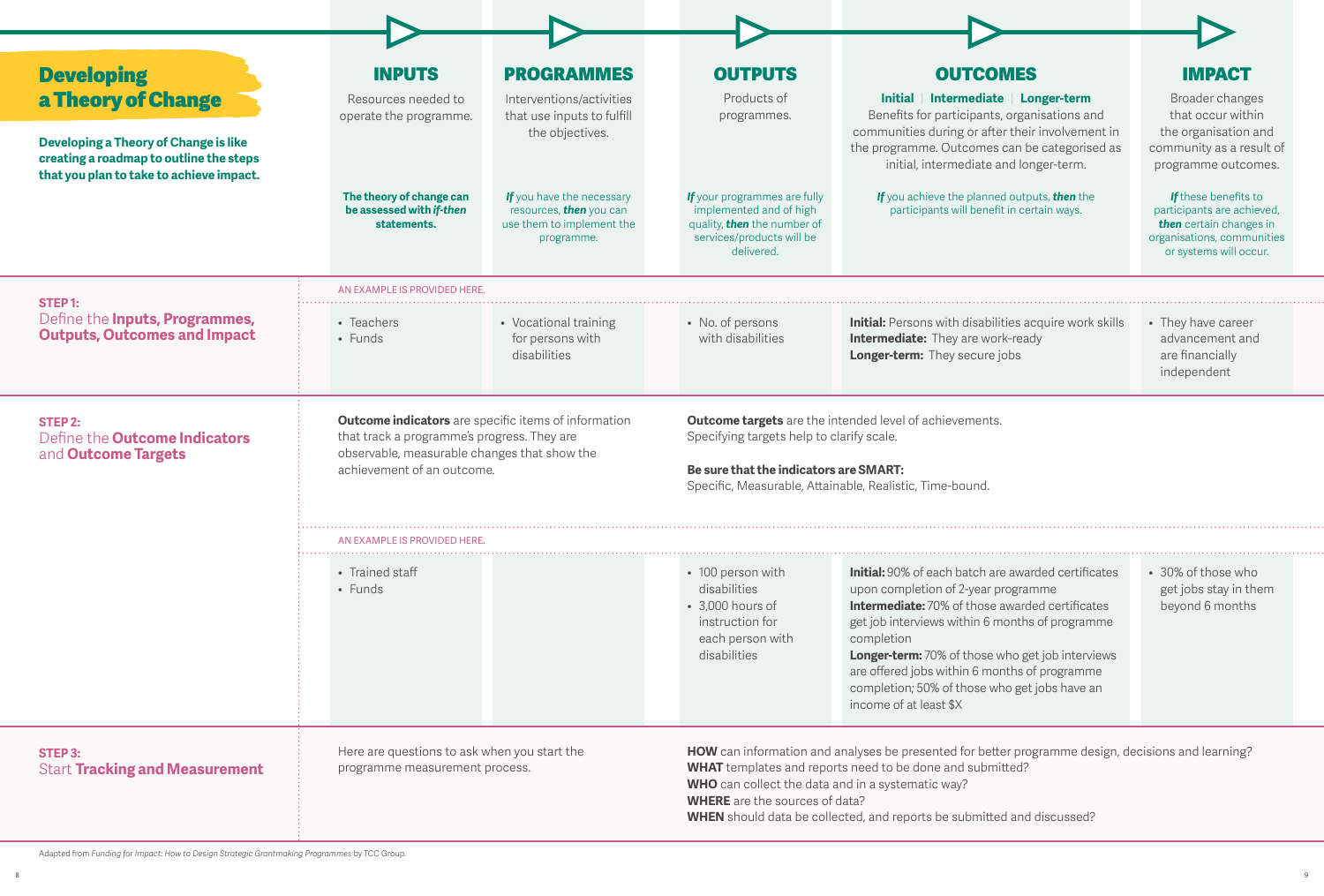#### SP Group

#### THE THEORY OF CHANGE AS A FOUNDATION

*Q&A with Amelia Champion, Head, Corporate Affairs*

SP Group (SP) was invited to try the Theory of Change on one of their programmes for senior citizens. This programme improves the quality of life of senior citizens (longer-term outcome) by reducing isolation, forming a community with and among them, and having them live safely and independently (intermediate outcomes). The staff volunteers, known as SP Heartworkers, ensure that the senior citizens are safe and healthy, and that they are empowered with skills and social support (initial outcomes). These outcomes are achieved through twicea-week lunches, digital clinics, energy efficiency and gas safety awareness and outings (activities).

We ask Amelia about her experience of relooking at the programme through its Theory of Change.

#### **Q: How did you and your team feel after sitting down together to map the Theory of Change onto your senior citizens programme?**

Our focus has become clearer after we think "backwards" – first by identifying the programme's longer-term outcomes, followed by the intermediate and then the initial outcomes. This was done with the objectives of our community partner in mind. In every programme, there are many good things that we can do. But by being clear of the outcomes at every stage, we stay focused.

**Q: What are your thoughts after putting your Theory of Change into practice?** I find that it lays the foundation for our programme to be on target. In fact, it's not too late to start using it at any phase of a programme. Our programme has been running for more than a year before we applied the Theory of Change.

In reality, many things can happen on the ground. For example, the indicators that we formulated can be adjusted to help us capture the results more accurately. During the programme's implementation, we also encounter other possibilities or outcomes that had not been apparent or planned initially. Hence, in practice, the Theory of Change can be dynamic: adjustments can be made, and we should be open if we later find it useful to refine our outcomes and indicators.

#### **Q: Will you recommend the Theory of Change as a tool for planning or evaluation to others?**

Yes. I intend to use it when I embark on a new programme with a different form of outreach and with social service users of a different demographic group.

**"The Theory of Change framework is very useful for planning new programmes and partnerships, and for helping us distill and articulate our purpose."**

> *Ms Ariel Tee, Executive, Group Corporate Communications, Keppel Corporation Limited*

> > **"The Theory of Change is a structured way of translating corporate giving strategies into programmes."**

*Ms Jeiel Tan, Manager, Employee Engagement, Human Resources Division, Singapore Airlines*

> **"There is no perfect framework, but it is useful to use the Theory of Change as a starting point to help us view our programmes, assess if they will help us reach our giving goals and make the necessary refinements."**

> > *Strategic Relations Department, ST Telemedia*

#### TIPS

#### **Tips on developing a Theory of Change:**

- Ensure that indicators are results-focused.
- Be targeted, be sharp. Less is better!
- Resist the temptation to collect data you may not need.
- Ensure that the indicators are relevant and SMART; and that the data can be generated at a reasonable cost.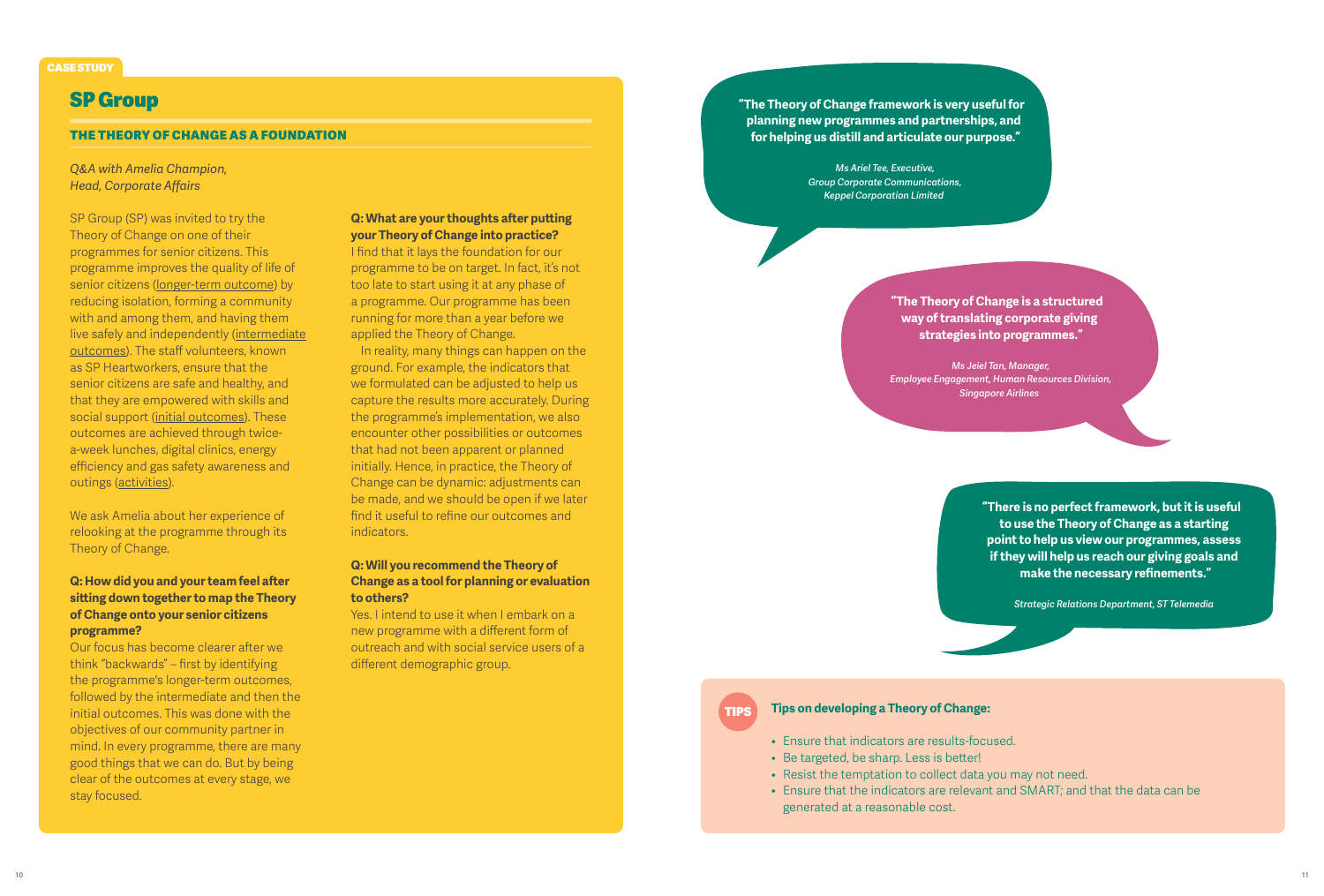## Is the Programme Working?

## How to tell if the programme is making the impact you planned

#### **Key ideas**

- a. Types of evaluation
- b. Choosing what to track and measure
- c. Knowing how to monitor

#### **How do you know whether you are making progress?**

Have you considered how routine monitoring or evaluation can be carried out?

For example, you may consider formative evaluation (for learning and improvement) or summative evaluation (to attribute effects to your programme).

It is not necessary to carry out expensive and rigorous evaluation studies until your programme is stable, and after administrative data shows results.

*"It's not enough to be busy, so are the ants. The question is, what are we busy about?"* 

*Henry David Thoreau*





There are many definitions of evaluation. They fall broadly into two categories, formative and summative.

| <b>Programme</b><br><b>Stage</b>    | <b>When designing</b><br>the programme                                                                                                                           | Programme<br>begins                                                                                                                                              | <b>Established</b><br>programme                                                                                                                  | <b>Concluded</b><br>programme                                            |  |
|-------------------------------------|------------------------------------------------------------------------------------------------------------------------------------------------------------------|------------------------------------------------------------------------------------------------------------------------------------------------------------------|--------------------------------------------------------------------------------------------------------------------------------------------------|--------------------------------------------------------------------------|--|
|                                     |                                                                                                                                                                  |                                                                                                                                                                  |                                                                                                                                                  |                                                                          |  |
| <b>FORMATIVE</b>                    |                                                                                                                                                                  | These build on data<br><b>SUMMATIVE</b><br>collected in earlier stages                                                                                           |                                                                                                                                                  |                                                                          |  |
|                                     |                                                                                                                                                                  |                                                                                                                                                                  |                                                                                                                                                  |                                                                          |  |
| <b>Questions</b><br><b>Asked</b>    | • Is the proposed<br>programme<br>feasible?<br>• Will it fulfill the<br>corporate giving<br>intent?                                                              | • Is the programme<br>happening as<br>planned?<br>• Is the programme<br>effective?                                                                               | • Is the programme<br>achieving the<br>effects on the<br>target population;<br>i.e. the initial,<br>intermediate<br>and longer-term<br>outcomes? | • Is the programme<br>making an<br>impact in the<br>community?           |  |
| <b>Type of</b><br><b>Evaluation</b> | • Needs<br>Assessment                                                                                                                                            | • Process<br>Evaluation                                                                                                                                          | • Outcome<br>Evaluation                                                                                                                          | • Impact<br>Evaluation                                                   |  |
| <b>Why It Is</b><br><b>Useful</b>   | • Allows for<br>changes to be<br>made to the<br>plan before<br>implementation<br>begins.<br>• Maximises the<br>potential of the<br>programme and<br>its success. | • Provides an early<br>warning for any<br>problems that<br>may occur.<br>• Allows<br>monitoring of<br>programme;<br>i.e. plans and<br>activities are<br>working. | • Shows that the<br>programme<br>is effective in<br>meeting the<br>objectives.                                                                   | • Provides<br>evidence for<br>use in policy<br>and funding<br>decisions. |  |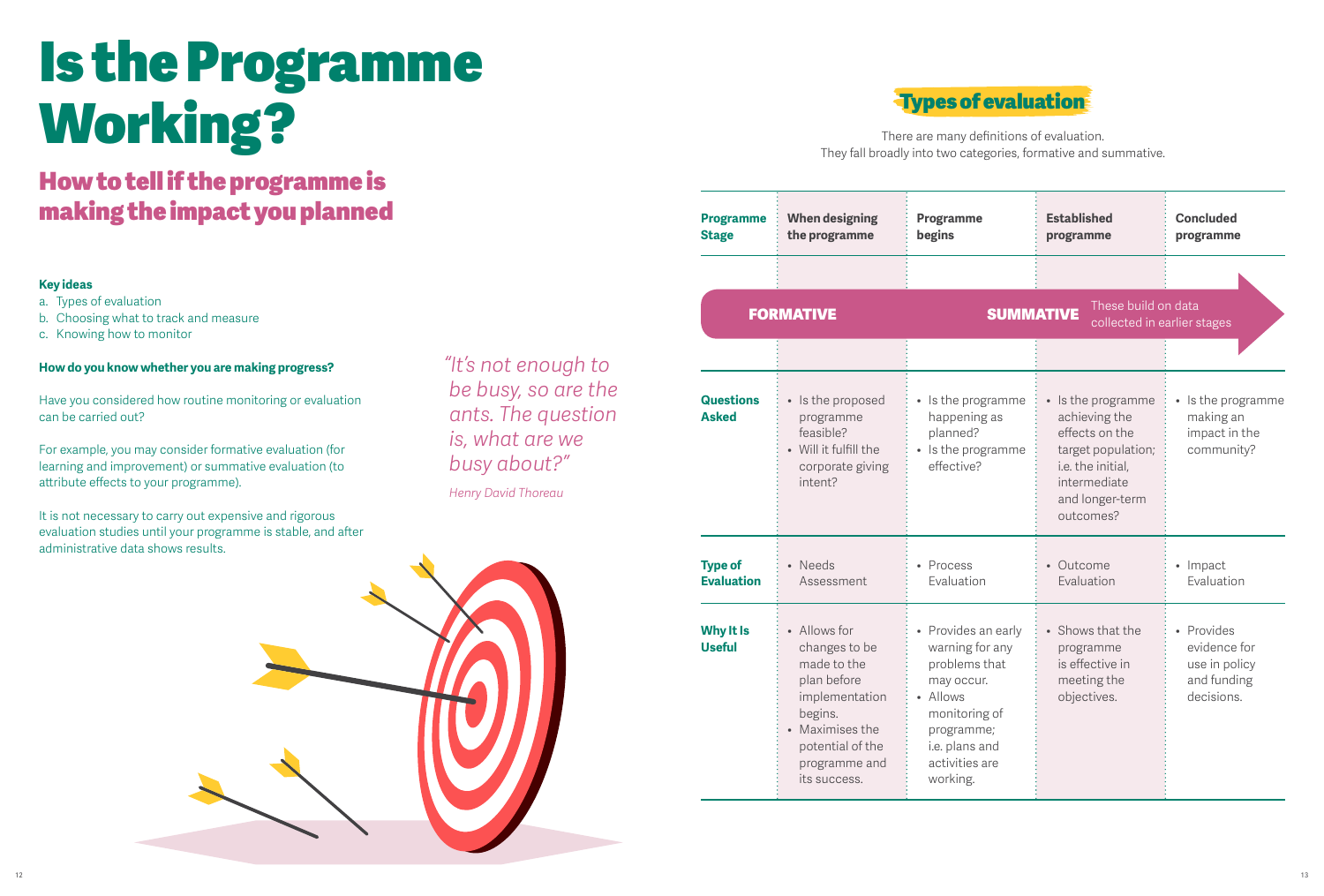

### Choosing what to track and measure

#### **Consider these when choosing what to track and measure based on the Theory of Change:**

- 1. Have clarity on the intent of giving and which outcomes and indicators really matter.
- 2. Consider the grantees. Evaluation can be unnerving.
	- a. Assure grantees that evaluation is not a staff performance exercise. It focuses on the programme and is a learning process for all.
	- b. Grantees may have several funders with different data collection and reporting requirements.
- 3. Walk the fine line between asking for too much or too little by keeping these in mind: a. Balance between practicality and rigour, and also scale.
	- b. Right-size the expectations according to grants.
	- c. Consider resources needed to gather information.
	- d. Leverage on others who are collecting community-wide national information.



## Knowing how to monitor

#### **Consider these when deciding on how to monitor:**

- 1. Design your programme evaluation hand-inhand with grantees. Have mutual agreement on:
	- a. Outcomes, indicators, targets and
- measurement methods.
- b. Format, frequency and purpose of reports and site visits/observations.
- c. Take the opportunity to sharpen the Theory of Change or the programme design.
- 4. See it an an art and a science. Balance between being engaged and empowering partners to do their work.
- 5. Develop paper monitoring based on reports from partners, for example:
- a. Attendance sheets
- b. Observations and assessments by facilitators
- c. Feedback forms
- d. Focused group discussions
- 5. Carry out site-visits, where you can personally experience the community and impact.



- $\mathbf{S}$  3. Are the reports helping your organisation and your grantees learn how to sharpen programmes for better outcomes and impact?
- $\mathbf{\leq}$  4. Does the monitoring or evaluation allow for adjustments and learning?
- $\mathbf{S}$  5. Does the funder-grantee relationship facilitate trust, and honest and safe discussion?

#### **Participants of our** *From Strategy to Programmes* **workshop also contributed these pointers on quality monitoring and evaluation.**

TIPS

- Be clear about what your organisation wants to achieve in its giving programmes.
- Make it easy for grantees to report by offering templates.
- Contextualise the reporting, for example, the report has to be done but the way it is done can vary from grantee to grantee, and from country to country.
- Focus on both quantitative and qualitative reports these help both parties to learn.
- Fund reporting and monitoring efforts if necessary.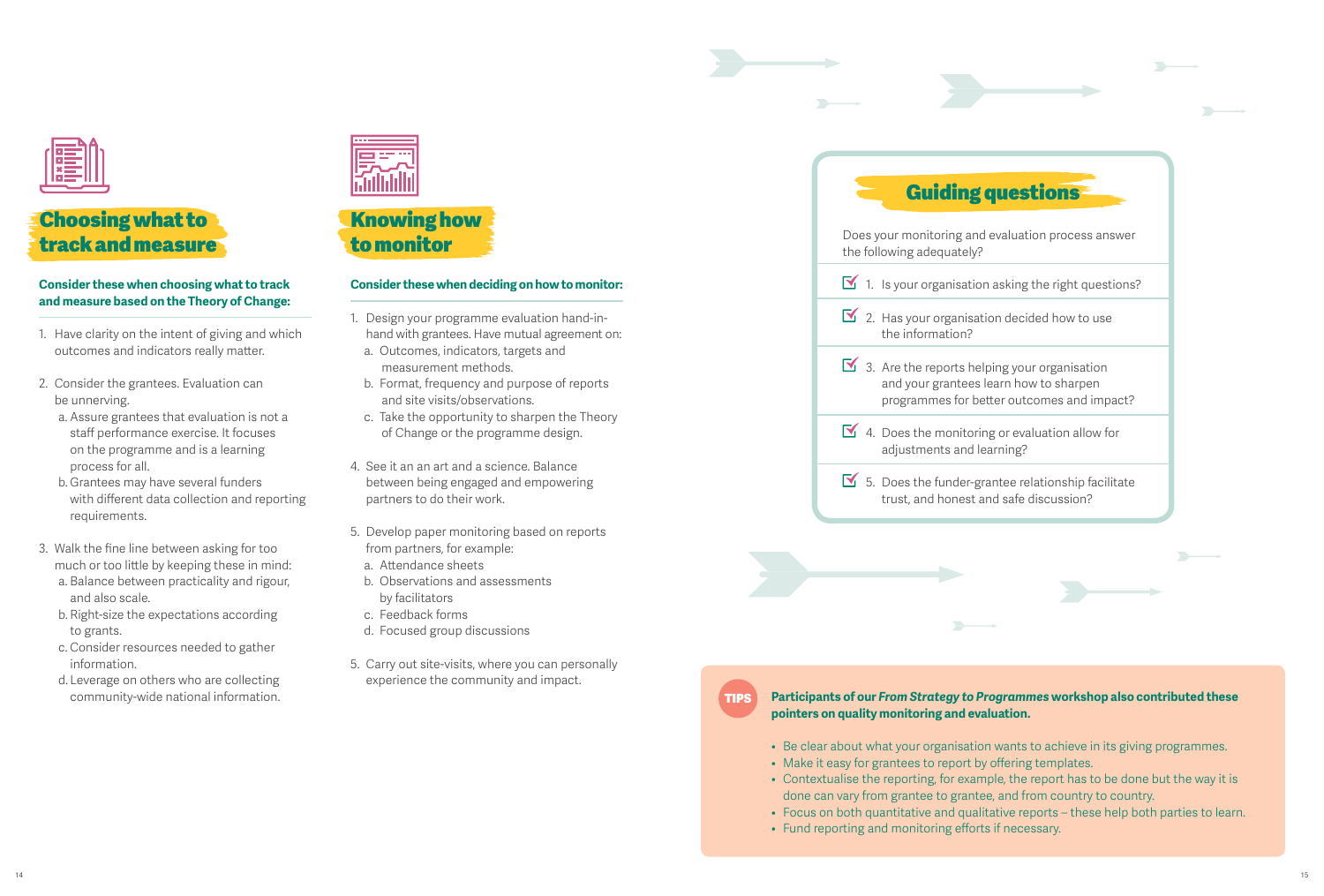## What Is the Evaluation for?

Audience is key. Who matters to you most?



## Your organisation's stakeholders

Identify the audience of the evaluation findings as they determine the purpose and scope of the evaluation. The following tool will help.

| <b>Primary Audience</b>                               | <b>Purpose</b>                                                                                                                                                                                                                                                                    |
|-------------------------------------------------------|-----------------------------------------------------------------------------------------------------------------------------------------------------------------------------------------------------------------------------------------------------------------------------------|
| 1. Company, funder of the<br>giving programme         | • Account for resources (funds and manpower)<br>• Understand if the programme is achieving its outcomes and in<br>turn, the intent of giving<br>• Sharpen the programme to meet community needs and achieve<br>the purpose of giving<br>• Facilitate better grantmaking decisions |
| 2. Grantee organisations                              | • Understand if the programme is achieving its outcomes<br>• Strengthen the programme model to meet community needs,<br>replicate and scale up                                                                                                                                    |
| 3. Other grantmakers and<br>players in the same space | • Share good practices and lessons<br>• Mobilise resources and form partnerships for collaborations                                                                                                                                                                               |
| 4. Regulatory partners<br>5. Community                | • Demonstrate value of funder and the programme to the community                                                                                                                                                                                                                  |

## The Evaluation Extent

## How far and for how long should the giving programme be evaluated?

#### **Key ideas**

- a. Attribution and contribution
- b. When is evaluation not worth the cost?

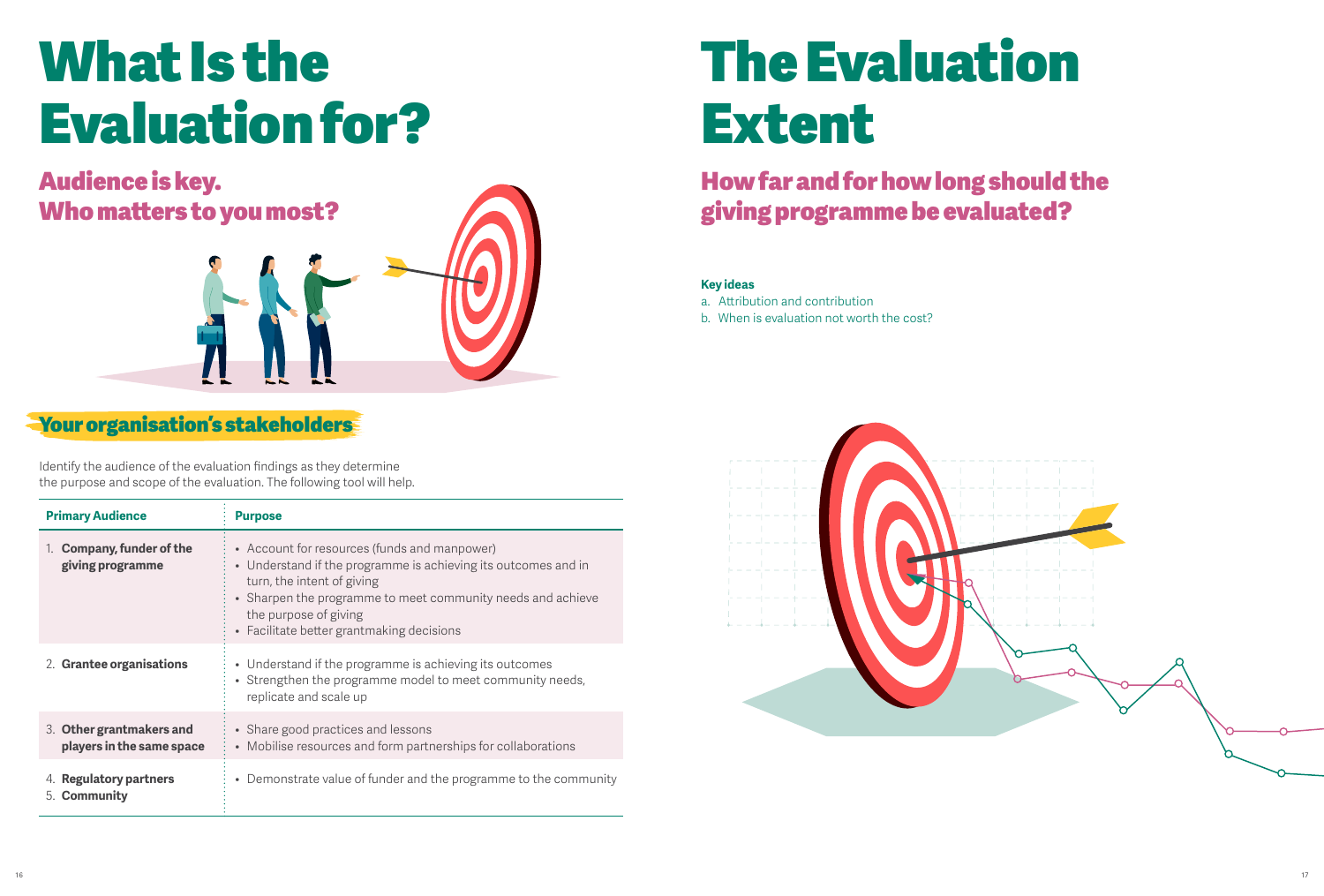## Attribution and contribution: The spheres of control, interest and influence

- Understanding the outcomes and impact of your programmes is critical to assessing your giving strategy. It also helps you to account to the business for the social investment.
- However, the success of your programme depends on many factors.
	- $\rightarrow$  The higher-order the outcomes, the less control you usually have.
	- $\cdot$  Higher-order outcomes usually require a significant amount of time and resources to realise.



### When is evaluation not worth the cost?

Evaluation is not worth the cost when it does not answer the right questions for the community and the business. Hence, it is important to decide on what really matters.

> The level of control over the conditions

evaluation is attribution (programme caused the outcomes) vs. contribution (programme helped to cause the outcomes), especially in the spheres of interest and influence in the results chain.

• For example, we have better control over how many persons with disabilities complete their training (attribution) than how many job offers they get (contribution).

for success

• The challenge of

#### **Here are parameters that can help you decide on how long your programme should be evaluated:**



#### Your picture of success

- • As an example, imagine that your programme helps to enroll girls in school.
- Decide which success indicators matter most to you given your strategy and resources:
- ê Completion of basic education; or
- ê Enrollment into universities; or
- ê Getting good jobs thereafter.



#### Partners and ecosystem

- No one giving programme can solve all the problems. It is essential to work with others who give to downstream or upstream programmes.
- For such collaborations, it is essential to understand the sphere of control for your programme and how the other complementary programmes contribute to the collective impact after or before your programme.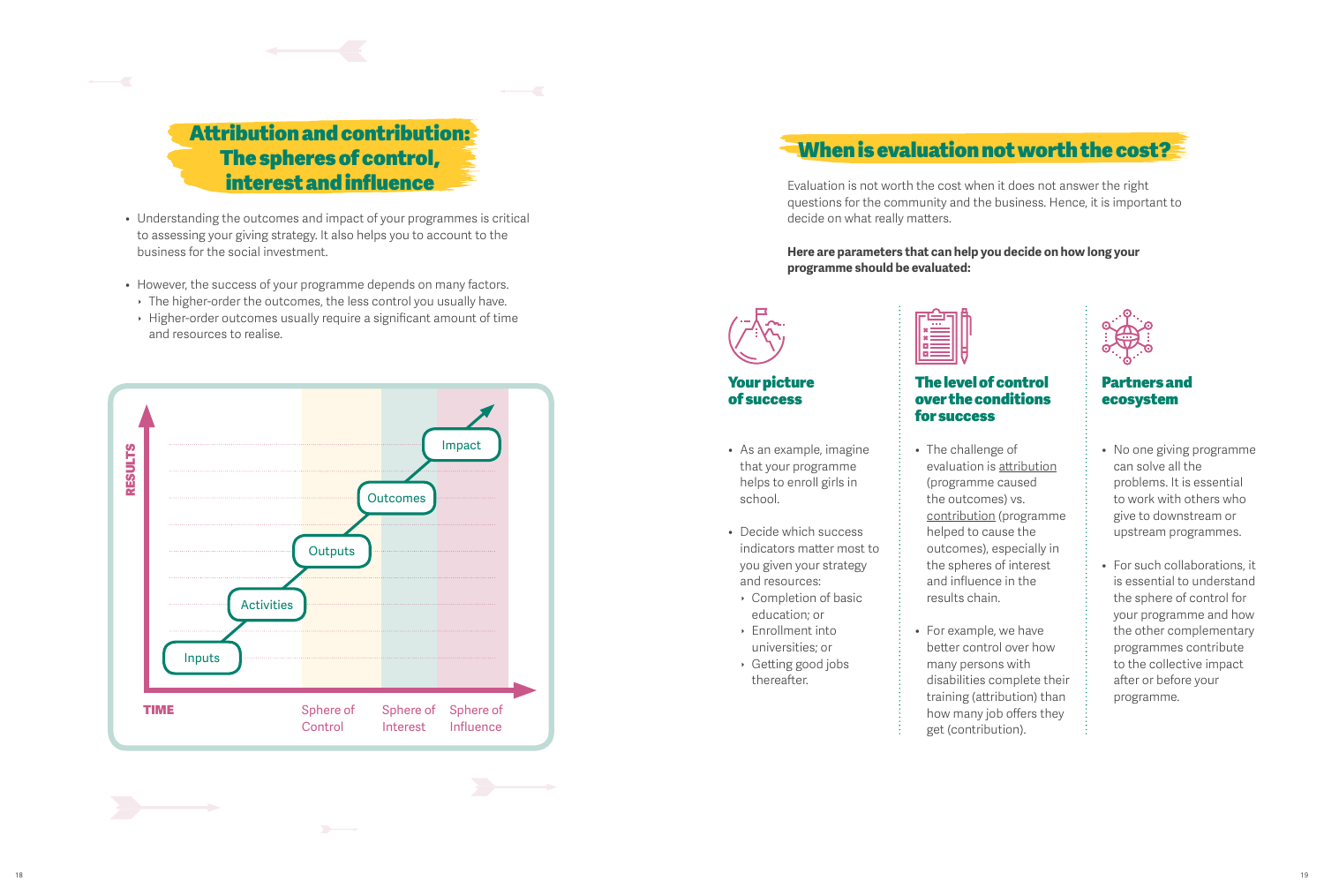### Temasek Foundation

#### HOW AN IMPACT STUDY HELPS TO BETTER EVALUATE PROGRAMMES

Temasek Foundation's (TF) programmes are made possible through philanthropic endowments gifted by Temasek. TF supports a diverse range of programmes that uplift lives and advance communities in Singapore and beyond by:

- Strengthening social resilience
- Fostering international exchange and regional capabilities
- Advancing science and nature

#### **Regular Evaluation Efforts**

Since 2007, TF's programme evaluation framework has been guided by its Theory of Change. TF measures the initial outcomes, such as learning and application by the participants and their efforts to share with fellow professionals; and the intermediate outcome of organisational changes implemented.

#### **What About Impact?**

TF had wanted to understand the impact of these programmes in the organisations and communities beyond the regular evaluation efforts.

In 2015, TF selected some signature programmes for impact studies. Of these were TF's nursing programmes. A consultant was engaged as an external independent evaluator for an impact study of three nursing programmes in China, Indonesia and Thailand. These programmes had concluded for a year or two at the time. They included a mix of content such as nursing management, nursing educationcurriculum and pedagogy and nursing skills and practice.

The one-year study with the consultant was designed to measure factors of satisfaction,

scalability and sustainability of organisational enhancements, brand perception and impact of the programme (in areas such as better patient care and increased efficiency).

#### **What Did the Study Find?**

As the study was conducted in three different countries, TF was careful not to compare the findings and remain sensitive to the different systems, policies and environments.

The aggregated results were generally positive, including:

- Better patient care quality and safety, such as decrease in fall rates.
- Sustained improvement to pedagogy, curriculum, standard operating procedures and policies in the 12 months leading up to the study
- Continued impact on the community as participants went on to share what they had learnt at various platforms including conferences and association meetings.

#### **How the Impact Study Helped TF**

- a. It was useful that the study was pitched as a learning opportunity for all (i.e. TF itself, the participating organisations and nursing institutions). TF offered further workshops to address the needs that were identified from the study.
- b. The study helped TF account to the TF Board, learn to enhance its programme design and re-engage with the partner organisations.

#### CASE STUDY

### Temasek Foundation

#### KEEPING STAKEHOLDERS IN MIND

In the impact study of the three nursing programmes in China, Indonesia and Thailand, it was crucial to involve three key stakeholder groups at the beginning of the study:

- 1. **TF Board: to account for the grants**  The Board is always keen to know the
- impact of TF's programmes. It was
- engaged from the beginning to discuss: • The scope of the study.
- 
- The appointment of the consultant and other external evaluators.
- The funds needed to conduct the study.

#### 2. **Grantee Partners (Hospitals and Nursing Institutions): to understand what makes for good impact**

The grantee partners in the three countries selected for the study were another key stakeholder. TF met them individually and in groups before and during the study to learn together. In addition:

• They gave good support for the study, which included focused group discussions and surveys of participants of the programmes.

• The study and discussions gave grantee organisations the opportunity to identify emerging needs and new areas of learning; these needs included patient safety, pain management and specialisations such as gerontology and palliative care.

The hospitals and nursing institutions were receptive to the study. They also participated in follow-up workshops organised by TF after the study and welcomed further exchange and collaboration.

#### 3. **Colleagues: to improve philanthropic practice**

The findings were shared with TF colleagues to understand:

- How future programme models can be strengthened with impact and sustainability in view.
- How cultural factors affect programme outcomes.
- How connections with leaders and related organisations bolster sustainability of learning and application.